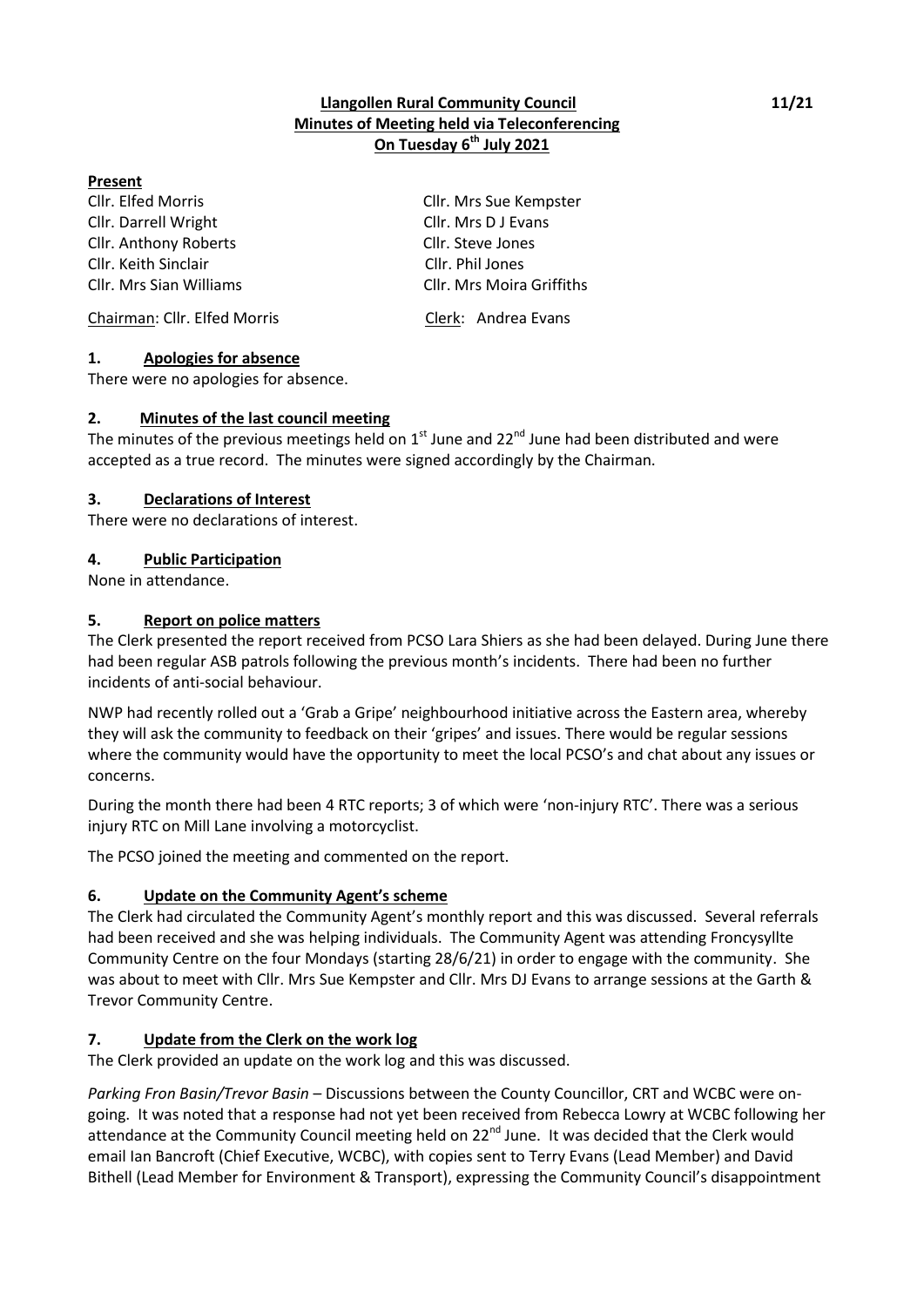that a reply had not been received from Rebecca Lowry, regarding the issues and concerns expressed by the at the meeting of  $22^{nd}$  June.

*Dog fouling on the old railway line* – An update had not been received regarding the request for enforcement visits by WCBC.

*Cars parked on the A539 Llangollen Road near the old post office* – Installation of the parking restrictions had commenced but the signs had not yet been installed.

*New notice boards for Garth* – Awaiting the decision of WCBC, regarding the proposed site of the notice board near Hafryn flats. It was decided to use an alternative site to avoid any further delay. Cllr. Roberts offered to chase this up with WCBC.

*Installation of a lockable gate at the George Avenue playground* – The work at the bottom of the playground had been completed. The Clerk was waiting for confirmation from WCBC regarding the clearance available for grass-cutting machinery if a gate was installed. A reply had not been received from the resident next to the path.

P*ossible use of the Froncysyllte school field* - Discussions were on-going, but on hold due to Covid 19.

*Footpath between Alma Road and School Lane* – Collection of the necessary information to apply for the Modification Order was on-going.

*Noddfa Cemetery risk assessment –* To be scheduled.

*Memorial Garth* – Cllr. Morris offered to find a contractor willing to carry out the work.

*Tree obstruction on entering the Bont Bridge* – The work to remove 3 saplings, which were growing out of the bridge, had been completed.

*Cleaning the stone pillars at Noddfa Cemetery* – Barnett Engineering had carried out the work free of charge, and the entrance to the Cemetery was looking much better after their efforts. It was decided that the Clerk would write to the company and thank them for carrying out the work.

*Water running into the Trevor playground* – The water was still running into the playground. Cllr Roberts would ask for further investigations to be carried out. The situation would be monitored.

*Easement required for the JC Edwards wall land* – The solicitor acting on behalf of the Community Council was ready to proceed, but the Clerk was waiting for a reply from Eastman's.

*Safety issues on Gate Road due to parked cars* – The situation was on-going.

*Flooding on the A539* – One gulley to be inspected due to a possible collapse.

## **8. Planning applications**

Consideration of planning applications:

**P/2021/0491** – Two storey side extension, loft conversion and alterations to front of property – **Arfosa, Llangollen Road, Trevor LL20 7TF**

There were no objections to the application.

For information (Approved by WCBC):

**P/2021/0237 –** Single storey rear extension **– Argoed Lodge, Gate Road, Froncysyllte, Wrexham**

#### **P/2021/0310 –** First floor front extension **– 4 Tir Griffin Close, Garth, Trevor**

## **9. Correspondence update from the Clerk**

All correspondence was listed in the Clerk's report and had been forwarded to Councillors.

#### **10. Confirmation of the provision of match funding for the JC Edwards Wall project**

The provision of match funding for the JC Edwards Wall project up to a maximum of £9,721.50 was approved.